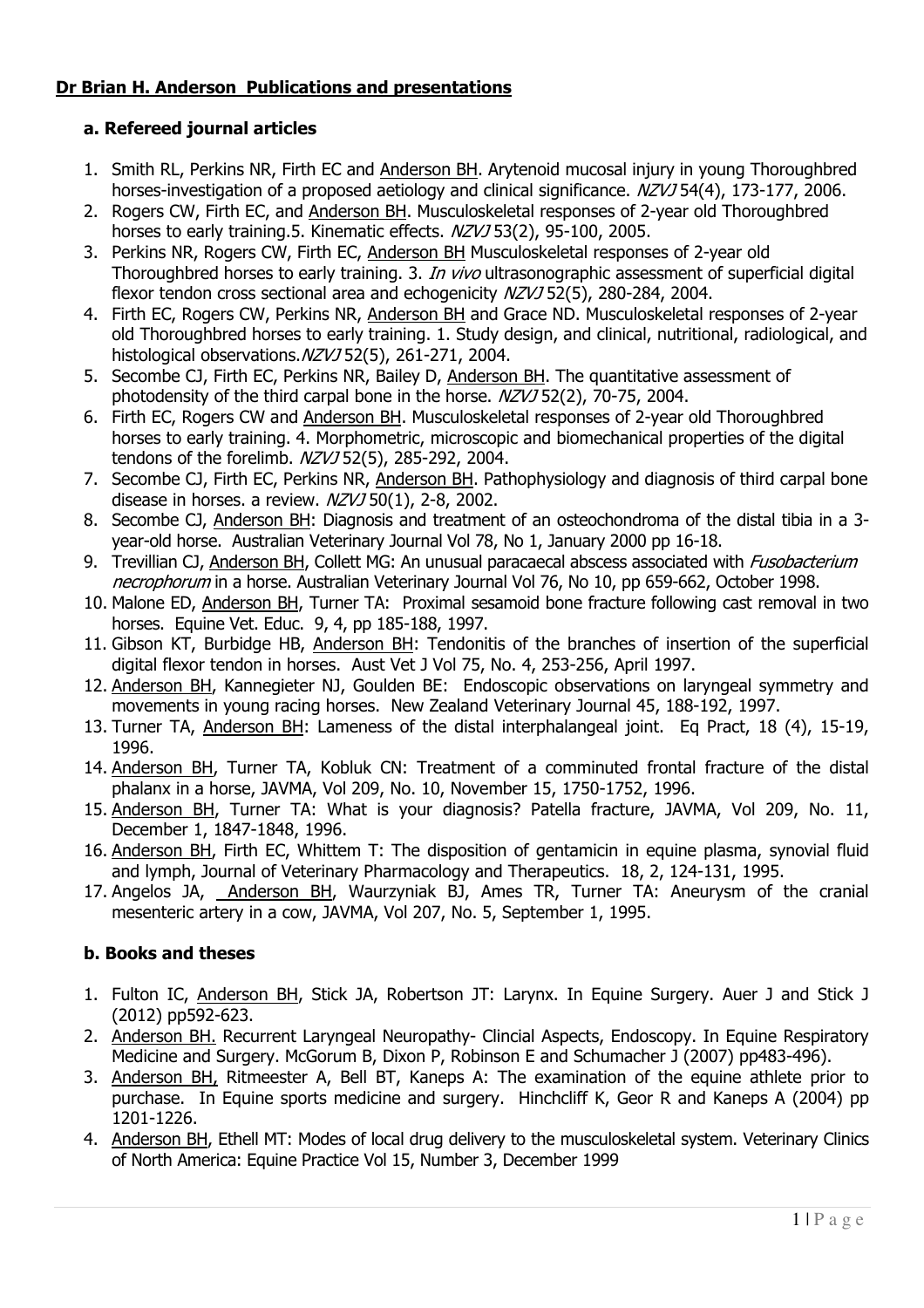5. Anderson BH: The disposition of gentamicin in equine plasma, synovial fluid and lymph, 1993. Thesis for the degree of Master of Veterinary Science, (MVSc).

## c. Refereed paper/abstract in conference proceedings

- 1. Anderson BH, Smith RL. Recognition and Treatment of Arytenoid Lesions. Proceedings of the Third World Equine Airways Symposium. Cornell University, Ithaca, New York, 2005 p103-107.
- 2. Anderson BH, Kannegieter NJ, Goulden BE: Endoscopic observations on laryngeal symmetry and movements in young racing horses (review). Proceedings of a workshop on equine recurrent laryngeal neuropathy. Havemeyer Foundation Monograph Series No.11 2003 pp 33-34.
- 3. Anderson BH: Non–RLN upper respiratory tract disorders identified during post sale endoscopic examination 0f 5559 TB yearlings (1997-2002) in New Zealand. Proceedings of a workshop on equine recurrent laryngeal neuropathy. Havemeyer Foundation Monograph Series No.11 2003 pp 51.
- 4. Anderson BH: Sales: Problems in the diagnosis of RLN Australasian Experience. Proceedings of a workshop on equine recurrent laryngeal neuropathy. Havemeyer Foundation Monograph Series No.11 2003 pp 45-46.
- 5. Anderson BH, Rogers CW, Perkins NR, Firth EC. The effect of exercise on the cross sectional area and echogenicity of the superficial digital flexor tendon in young thoroughbred horses during the first 3 months of training.British Equine Veterinary Congress 1999.
- 6. Anderson BH, Kannegieter NJ, Goulden BE: Endoscopic observations on laryngeal symmetry and movements in young racing horses. Proceedings of the 33<sup>rd</sup> Annual ACVS Scientific Meeting. 1998, p1.
- 7. Turner TA, Anderson BH: Use of antibiotic impregnated hoof repair material for the treatment of hoof wall separation: A promising new treatment. Proceedings of 42<sup>nd</sup> Annual Meeting of Am Assoc of Equine Practnr, 1996.
- 8. Anderson BH, Firth EC, Whittem T: The disposition of gentamicin in equine plasma, synovial fluid and lymph. Veterinary Surgery 1993 pp 370-371.
- 9. Anderson BH, Turner TA: Diagnostic findings using a navicular syndrome protocol. Proceedings of 39<sup>th</sup> Annual Meeting of Am Assoc of Equine Practnr, 1993 pp 209-211.
- 10. Turner TA, Anderson BH: Lameness of the distal interphalangeal joint. Proceedings of 39<sup>th</sup> Annual Meeting of Am Assoc of Equine Practnr, 1993 pp 257-258.

### d. Non-refereed paper in conference/seminar proceedings

- 1. RH Elphinstone, BG Sidebottom, IC Fulton and BH Anderson: The use of Porcine Bladder Matrix (PUBM) to treat forelimb superficial flexor tendon and suspensory ligament injuries in Thoroughbred and Standardbred horses: 27 cases (2006-2007). The  $31<sup>st</sup>$  Bain Fallon Conference 2009, Twin Waters Resort, Queensland, Australia.
- 2. A Davis, IC Fulton and BH Anderson. A retrospective study of the success rates associated with Nerve Muscle Pedicle Grafts for the treatment of Recurrent Laryngeal Neuropathy in Thoroughbred race horses. The 31<sup>st</sup> Bain Fallon Conference 2009, Twin Waters Resort, Queensland, Australia.
- 3. Dewé T, Fulton IC, Anderson BH: Scintigraphic diagnosis of greater trochanter, third trochanter, tuber coxae and tuber ischii injuries in the racing Thoroughbred: 43 cases (2002-2008). The  $30<sup>th</sup>$ Bain Fallon Conference 2008, Cairns, Queensland, Australia.
- 4. Anderson BH: Treatment of superficial digital flexor tendonitis and suspensory ligament desmitis using Acell Vet<sup>tm</sup> and stem cells. Proceedings of NZEVA of the NZVA, 2008 pp 55- 60.
- 5. Abidin I, Anderson BH, Fulton IC, McKellar D, Walker J and Perkins NR. Risk assessment for purchase of thoroughbred yearlings using radiographic evaluation. The 29<sup>th</sup> Bain Fallon Conference 2007, Freemantle, WA, Australia.
- 6. Anderson BH: Clinical microbiology of equine soft tissue, osseous and synovial infections in practice. The 29th Bain Fallon Conference 2007, Freemantle, WA, Australia.
- 7. Anderson BH: Update on post sale endoscopic examination of horses in New Zealand. Annual Seminar of the Equine Branch of NZVA, June 2002, Publication No.222, pp 99-105.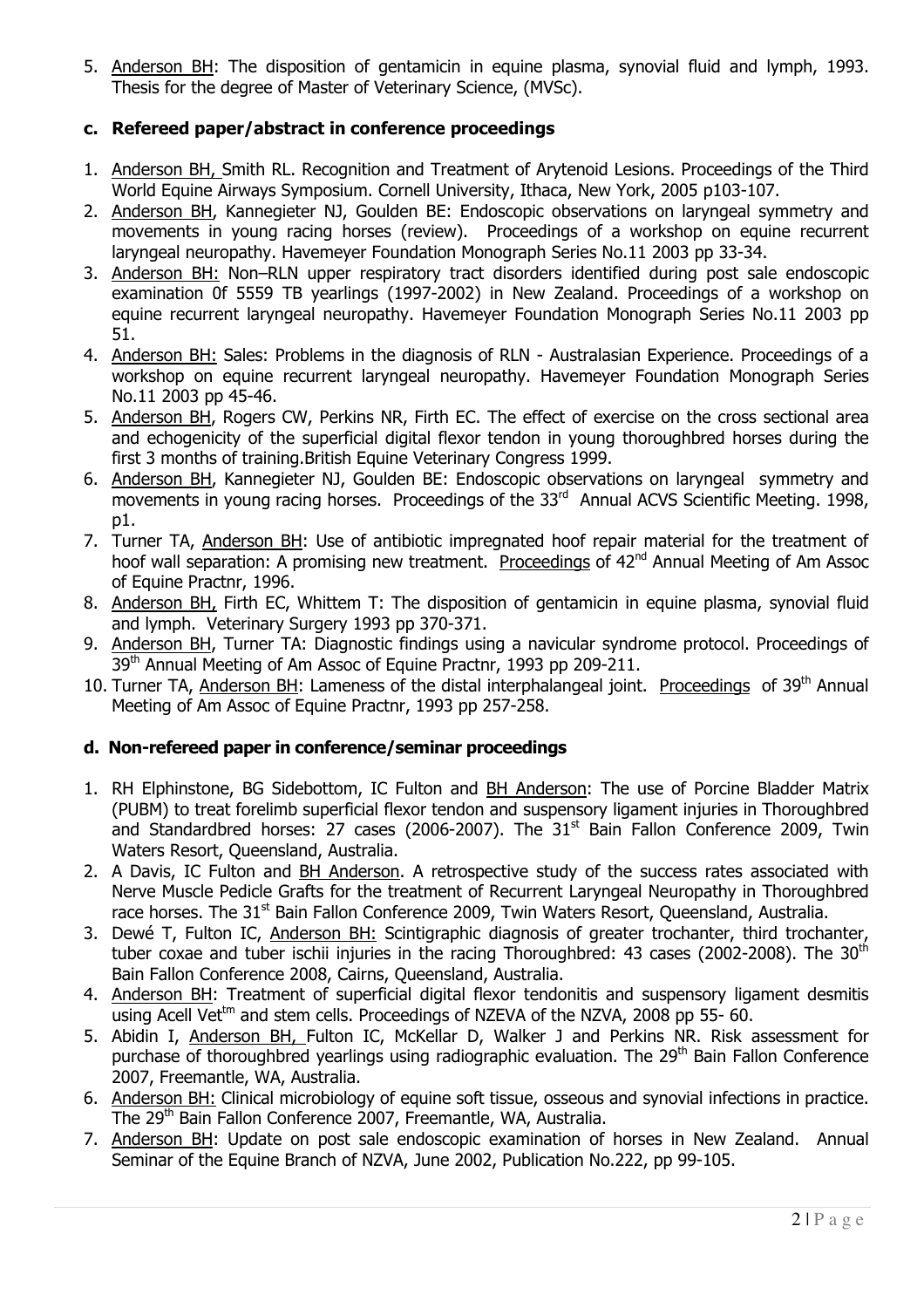- 8. Anderson BH: Post sale Endoscopic examination of horses in New Zealand. Annual Seminar of the Equine Branch of NZVA, June 2000, Publication No. 202 pp 71-76.
- 9. Anderson BH: An approach to hindlimb lameness. Annual Seminar of the Equine Branch of NZVA, June 2000, Publication No 202, pp41-46.
- 10. Anderson BH and Ethell MT: Hindlimb lameness caused by conditions affecting the distal limb and soft tissues of the hock. Annual Seminar of the Equine Branch of NZVA, June 2000, Publication No. 202, pp 47-56.
- 11. Ethell MT and Anderson BH: Diagnosis and treatment of conditions of the hock stifle and hip joints. Annual Seminar of the Equine Branch of NZVA, June 2000, Publication No.202, pp 57-65.
- 12. Ethell MT and Anderson BH: Diagnosis and treatment of fractures of the tibia, femur and pelvis. Annual Seminar of the Equine Branch of NZVA, June 2000, Publication No.202, pp67-70.
- 13. Anderson BH: Cryptorchidism in horses Annual Seminar of the Equine Branch of NZVA, June 1999, Publication No. 193, pp 89-97.
- 14. Anderson BH: The management of sarcoids in horses. Annual Seminar of the Equine Branch of NZVA, June 1999, Publication No. 193, pp 79-87.
- 15. Anderson BH and Perkins NR. A pilot study on a possible cause of mucosal injury of the arytenoid cartilages in horses. .Proceedings of the Equine Research Open Day, Massey Equine, 1999; pp. 66- 67.
- 16. Firth EC, Anderson BH, Perkins NR, Rogers CW, Smith T, Birch H, Goodship AE, Brama P, Price J, Clegg P, Boyde A. Training effects on tissues: The Bristol and Massey University exercise studies. . Proceedings of the Equine Research Open Day, Massey Equine, 1999; pp. 48-49.
- 17. Anderson BH, Rogers CW, Perkins NR, Firth EC. The effect of exercise on the cross sectional area and echogenicity of the superficial digital flexor tendon in young thoroughbred horses during the first 3 months of training. . Proceedings of the Equine Research Open Day, Massey Equine, 1999; pp. 40-41.
- 18. Trevillian C, Firth EC, Anderson BH, Perkins NR, Bailey D. Radiographic absorptiometry of the third carpal bone. Proceedings of the Equine Research Open Day, Massey Equine, 1999; pp. 28-29.
- 19. Anderson DE, St-Jean G, Hull BL, Desrochers A, Anderson BH: Use of transfixation for management of complicated fractures in cattle: 30 cases – Americal Association of Bovine Practitioners Annual conference, 1997.
- 20. Anderson BH, Gibson KT, Burbidge HM, Firth EC. Injuries associated with the proximal metacarpus in racing thoroughbreds. Proceedings of the Second Pan Pacific Conference, Christchurch, June 1996, No 172, pp 57-67.
- 21. Gibson KT, Burbidge HM, Anderson BH, Pfeiffer D. Tendonitis of the branches of insertion of the superficial digital flexor tendon in horses. Proceedings of the Second Pan Pacific Conference, Christchurch, June 1996, No 172, pp 39-43.
- 22. Anderson BH: Navicular Syndrome a review and update. Annual Seminar of the Equine Branch of NZVA, July 1995, Publication No. 167, pp 161-164.
- 23. Anderson BH: Management of pastern and heel lacerations. Annual Seminar of the Equine Branch of NZVA, July 1995, Publication No. 167, pp 121-128.
- 24. Anderson BH: Some aspects of gastrointestinal surgery in the cow. Proceedings of the  $12<sup>th</sup>$  seminar for the society of Dairy Cattle Veterinarians of the NZ Veterinary Association, June 1995 pp 39-52.
- 25. Anderson BH, Turner TA: Hoof avulsions, lacerations and hoof wall defects. Proceedings of an Equine Short Course, CVM University of Minnesota, 1994 pp 96-104.
- 26. Anderson BH, Turner TA: Diagnostic findings using a navicular syndrome protocol: Preliminary Results. Proceedings of an Equine Short Course, CVM University of Minnesota, 1994 pp 61-64.

# e. Other Publications

- 1. Anderson BH: Are you sure it is not in the shoulder? Vet Script New Zealand, Jan-Feb 1997, pp 14- 15.
- 2. Anderson BH, Goulden BE: Endoscopy of the larynx and pharynx of horses at sales time, December – 50 pages of notes for a seminar on this subject presented to 55 veterinarians in Cambridge and Auckland. 1997.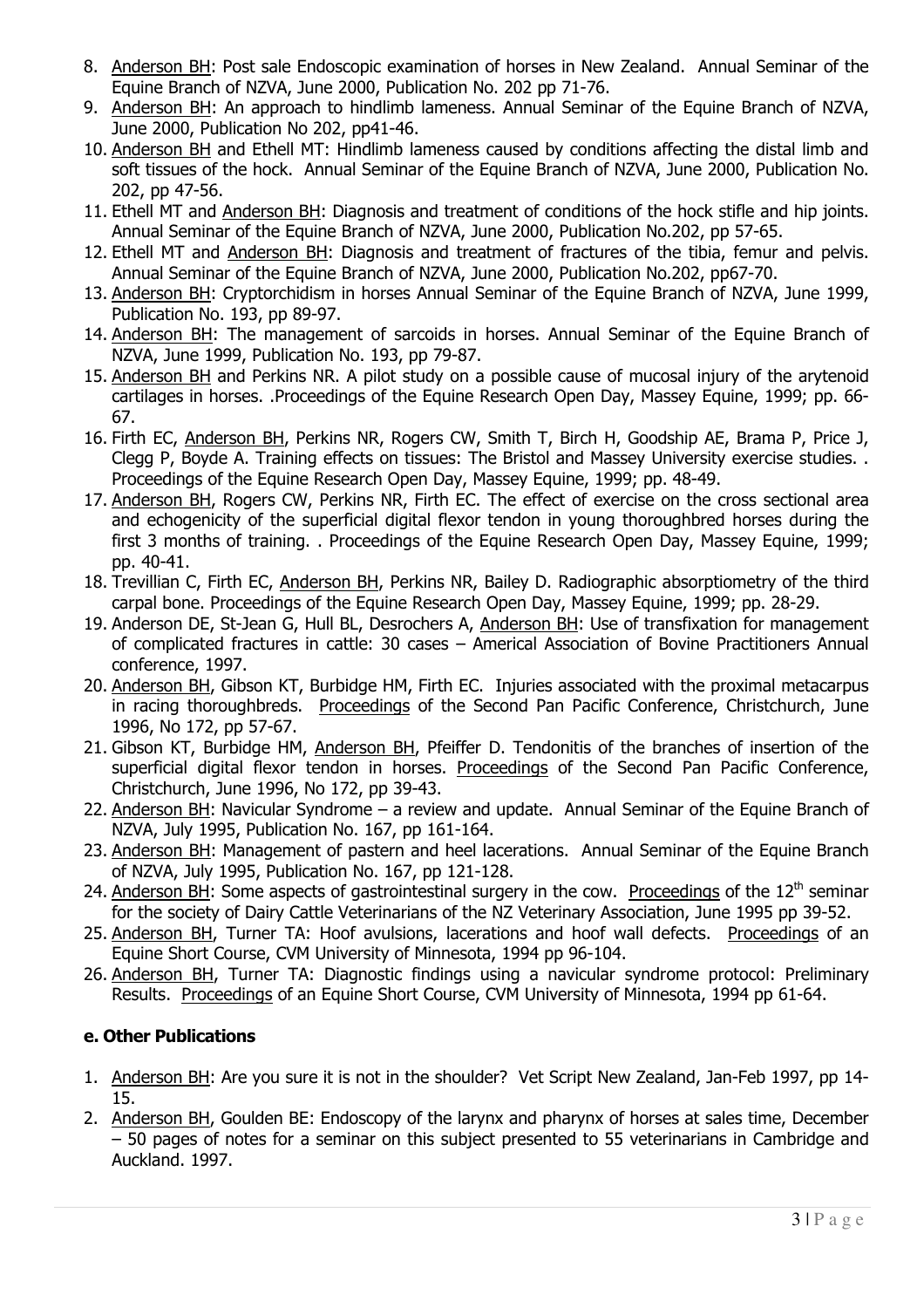- 3. Anderson BH: The deep digital flexor tendon: Its role in the development of laminitis and club feet. Equine Branch NZVA Newsletter, March 1996, pp 8 – 16.
- 4. Anderson BH: The horses foot a question of balance. Equine Branch NZVA Newsletter, June 1995, pp 11-19.

# f. Addresses to professional bodies

# 1. Bain Fallon Conference

- Anderson BH: How to approach a penetrating injury to the foot (Clinical Tutorial). The 32<sup>nd</sup> Bain Fallon Conference 2010, Crowne Plaza, Hunter Valley, Lovedale, NSW, Australia.
- Anderson BH: Diagnostic Imaging: Case Studies. The 32<sup>nd</sup> Bain Fallon Conference 2010, Crowne Plaza, Hunter Valley, Lovedale, NSW, Australia.
- Anderson BH: The use of IRAP and Stem Cell Therapy in Equine Practice (Clinical Tutorial). The 31<sup>st</sup> Bain Fallon Conference 2009, Twin Waters Resort, Queensland, Australia.
- Anderson BH: Diagnostic Imaging Case Studies Do you have the Answer? (Clinical Tutorial). The 31<sup>st</sup> Bain Fallon Conference 2009, Twin Waters Resort, Queensland, Australia.
- Anderson BH: Clinical microbiology of equine soft tissue, osseous and synovial infections in practice. The 29<sup>th</sup> Bain Fallon Conference 2007, Freemantle, WA, Australia.
- Anderson BH: Clincial case presentation: Sub-aural swelling in a Quarterhorse mare. tissue, osseous and synovial infections in practice. Panel Discussion. The 29<sup>th</sup> Bain Fallon Conference 2007, Freemantle, WA, Australia.
- Anderson BH: Clinical microbiology of equine soft tissue, osseous and synovial infections in practice. The 29<sup>th</sup> Bain Fallon Conference 2007, Freemantle, WA, Australia.
- Anderson BH: Strategies for solving lameness problems in practice, Twighlight clinical tutorials. The 28<sup>th</sup> Bain Fallon Conference 2006, Coffs Harbour, NSW, Australia.
- Anderson BH: Clinical Case Presentation: Septic arthritis and osteomyelitis in a foal. Panel Discussion. The 28<sup>th</sup> Bain Fallon Conference 2006, Coffs Harbour, NSW, Australia.

### 2. Equine Veterinarians Australia

- Anderson BH: Evaluation of yearling radiographs in the sales respository. Victorian Branch of EVA at Melbourne University, Victoria, Australia February 11, 2012.
- Anderson BH: Endoscopic evaluation of yearling thoroughbreds at sales time what is important? Victorian Branch of EVA at Moonee Valley Racecourse, Victoria, Australia 2009.
- Anderson BH: Endoscopic grading of arytenoid cartilage movements and Dorsal Displacement of the Soft Palate – surgical treatment. Victorian Branch of EVA at Oaklands Junction 2005.

### 3. Australian College of Veterinary Scientists science week

Anderson BH: Epiglottic entrapment management and complications. Australian College of Veterinary Scientists, Science week, Melbourne, April 2004.

### 4. Havemeyer Foundation

- Anderson BH: Non–RLN upper respiratory tract disorders identified during post sale endoscopic examination 0f 5559 TB yearlings (1997-2002) in New Zealand. Proceedings of a workshop on equine recurrent laryngeal neuropathy. Havemeyer Foundation Monograph Series No.11 pp 51. Stratford Upon Avon, 7th–10th September, 2003.
- Anderson BH: Sales: Problems in the diagnosis of RLN Australasian Experience. Invited speaker. Proceedings of a workshop on equine recurrent laryngeal neuropathy. Havemeyer Foundation Monograph Series No.11 pp 45-46. Stratford Upon Avon, England, 7th–10th September, 2003.
- Anderson BH, Kannegieter NJ, Goulden BE: Endoscopic observations on laryngeal symmetry and movements in young racing horses (review). Proceedings of a workshop on equine recurrent laryngeal neuropathy. Havemeyer Foundation Monograph Series No.11 pp 33-34. Stratford Upon Avon, England, 7th–10th September, 2003.

### 5. AVA annual conference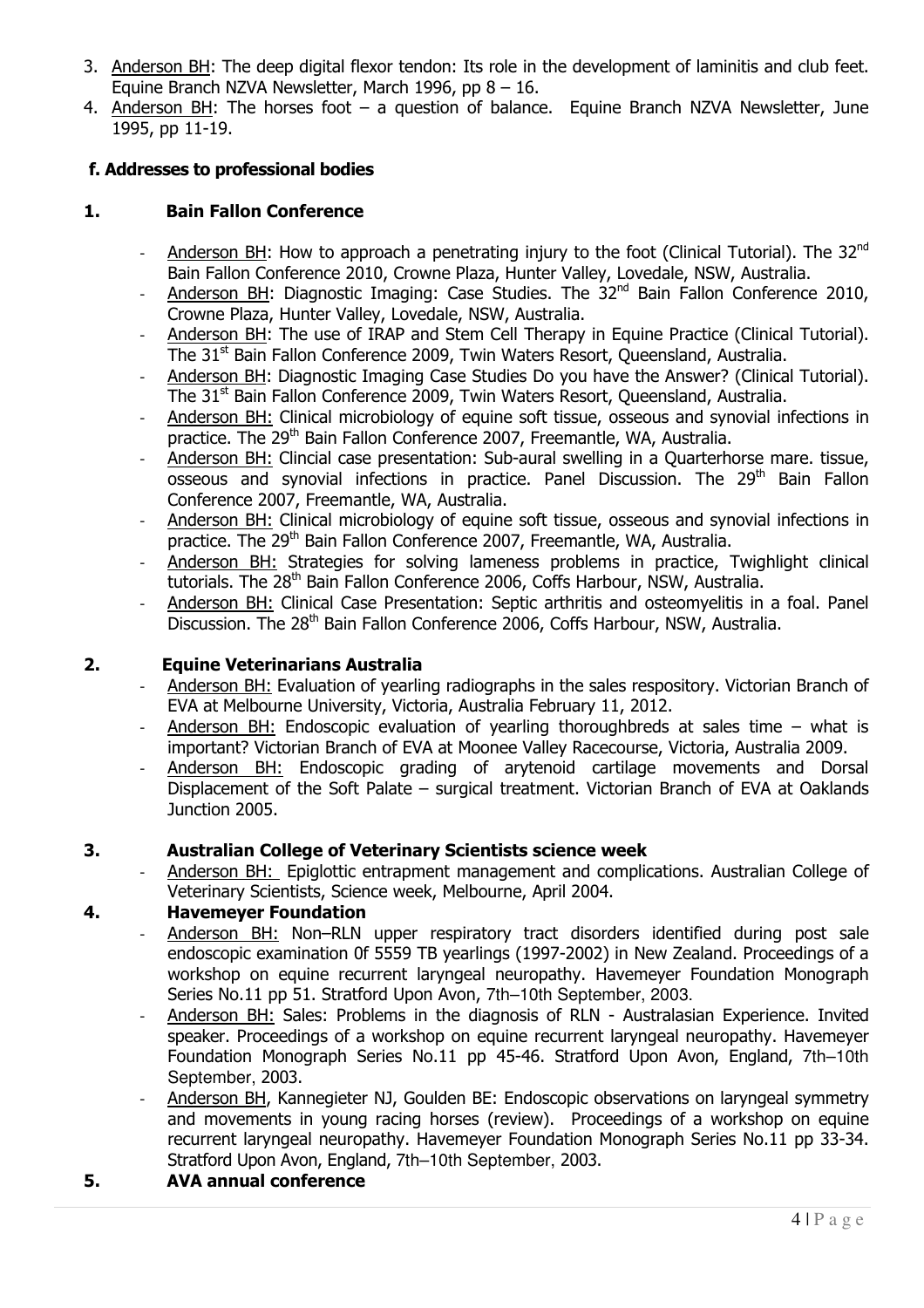- Anderson BH and Fulton IC: Referring cases in equine practice. AVA annual conference, Melbourne, May 2001.
- Anderson BH and Fulton IC: Referring cases in equine practice: Imaging. AVA annual conference, Melbourne, May 2001.
- Anderson BH and Fulton IC: Referring septic orthopaedic cases in equine practice: AVA annual conference, Melbourne, May 2001.
- Anderson BH and Fulton IC: Referring cases in equine practice: Non-Septic orthopaedic cases. AVA annual conference, Melbourne, May 2001.
- Anderson BH and Fulton IC: Referring cases in equine practice: Lameness. AVA annual conference, Melbourne, May 2001.

#### 6. NZVA / NZEVA

- Anderson BH: Treatment of superficial digital flexor tendonditis and suspensory ligament desmitis using Acell Vet<sup>tm</sup> and stem cells. Proceedings of NZEVA of the NZVA, 2008 pp 55-60.
- Anderson BH: Update on post sale endoscopic examination of horses in New Zealand. Annual Seminar of the Equine Branch of NZVA, June 2002, Publication No.222, pp 99-105.
- Anderson BH: An approach to hindlimb lameness. Annual Seminar of the Equine Branch of NZVA, June 2000, Publication No 202, pp41-46.
- Anderson BH and Ethell MT: Hindlimb lameness caused by conditions affecting the distal limb and soft tissues of the hock. Annual Seminar of the Equine Branch of NZVA, June 2000, Publication No. 202, pp 47-56.
- Anderson BH: Post sale Endoscopic examination of horses in New Zealand. Annual Seminar of the Equine Branch of NZVA, June 2000, Publication No. 202 pp 71-76.
- Workshop on Equine Ultrasonography; Palmerston North: Foundation for Continuing Education, New Zealand Veterinary Association, 1998; pp. 25-36.
- Invited delegate of the NZ Equine Branch of the New Zealand Veterinary Association to attend the 2nd Dubai International Equine Symposium: The Diagnosis and Treatment of Respiratory Disease, March 29-April 1 1997.
- Anderson BH: Management of Pastern and Heel Lacerations. Annual seminar of the Equine Branch NZVA, July, 1995. Auckland, New Zealand.
- Anderson BH: Navicular Syndrome a review and update. Annual seminar of the Equine Branch NZVA, July, 1995. Auckland. New Zealand.
- Workshop on Prepurchase radiography; Palmerston North: Foundation for Continuing Education, New Zealand Veterinary Association.

### 7. BOMAC Lecture Series

- Common conditions affecting the equine foot. BOMAC Lecture Series; Auckland, July 1999.
- The Horse's Foot: A question of balance. Common conditions affecting the equine foot. BOMAC Lecture Series: Invercargill, July 1999.
- Respiratory Conditions (Wind) in Horses: Endoscopy at Horse Sales. Invited by the New Zealand Equine Research Foundation to present at the 1997 Bomac Lecture Series (Research: News,views and reviews). Palmerston North, May 13, and Auckland, May 18.
- Understanding and treating some common conditions of the horse's foot. Invited by the New Zealand Equine Research Foundation to present at the 1999 Bomac Lecture Series foot BOMAC Lecture Series: Palmerston North July, 1999.
- Tendon and Suspensory Ligament Conditions in Horses: An Update. Invited by the New Zealand Equine Research Foundation to present at the 1997 Bomac Lecture Series (Research: News,views and reviews). Christchurch, May 11, and Palmerston North, May 13. -

### 8. World Equine Airways Symposium

- Anderson BH, Smith RL. Recognition and Treatment of Arytenoid Lesions. Proceedings of the Third World Equine Airways Symposium. pp103-107.Cornell University, Ithaca, New York, July 20-22<sup>nd</sup>, 2005.

#### 9. British Equine Veterinary Congress

The effect of exercise on the cross sectional area and echogenicity of the superficial digital flexor tendon in young thoroughbred horses during the first 3 months of training. British Equine Veterinary Congress.  $12^{\text{th}}$ -15<sup>th</sup> September, 1999.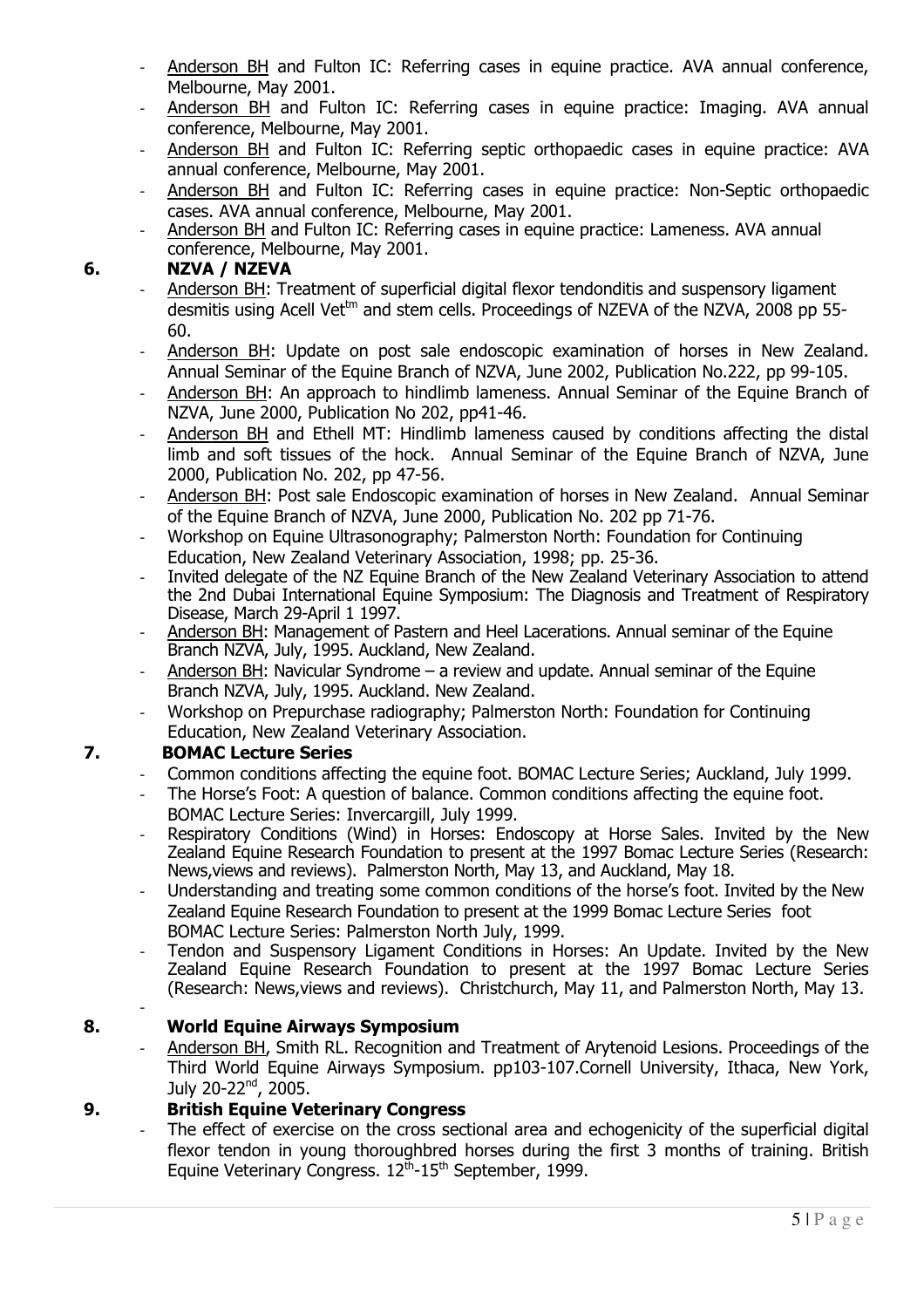# 10. ACVS

- Endoscopic observations on laryngeal symmetry and movements in young racing horses. 33<sup>rd</sup> Annual ACVS Scientific Meeting, Chicago, 1998.
	- The disposition of gentamicin in equine plasma, synovial fluid and lymph. Residents Forum, 26<sup>th</sup> Annual ACVS Scientific Meeting, San Francisco, 1993.

#### 11. Pan Pacific Veterinary Conference

- Proximal Palmar Metacarpal Disease. 2nd Pan Pacific Veterinary Conference. Christchurch, NZ. June 23-28, 1996.

#### 12. New Zealand Standardbred Breeders Association

- Hoof balance,scintigraphy and laryngeal hemiplegia in horses. Invited speaker for a seminar for the New Zealand Standardbred Breeders Association, May 1996. Auckland, New Zealand.

#### 13. NZ Hanovarian Breeders Association

- Navicular Syndrome.NZ Hanovarian Breeders Association Annual General Meeting – July 1995, Palmerston North, New Zealand.

#### 14. NZ Farriers Association

- Clinical Conditions of the horse's foot. NZ Farriers Association Annual General Meeting Awapuni Racecourse Palmerston North May 1995.
- Hoof Balance Farriers meeting Awapuni Racecourse, Palmerston North November 1994.

#### 15. American Association of Equine Practioners

- Diagnostic findings using a navicular syndrome protocol. Annual Meeting of American Association of Equine Practitioners. San Antonio,1993.

#### 16. University of Minnesota

- Hoof avulsions, lacerations and hoof wall defects. Equine Short Course, CVM University of Minnesota, 1994.
- Diagnostic findings using a navicular syndrome protocol: Preliminary Results. Equine Short Course, CVM University of Minnesota, 1994.

#### 17. Massey University

- Upper respiratory tract endoscopy of the yearling at sales time. Patrons Day presentation, Massey University, Palmerston North. 20 participants. December 5 1996.
- 18. Endoscopy of the Larynx and Pharynx of Horses at Sales Time: A Seminar for 55 veterinarians presented in Cambridge and Auckland, December 1996.

#### g. Continuing education courses attended

- 1. EVA Christmas meeting. Uveitis in the horse and radiography of Thoroughbred Yearlings, December 2011.
- 2. Equine Laparoscopy Symposium. Michigan State University, May 2010.
- 3. Equine Laparoscopy. The University of Melbourne. January 2009.
- 4. Ultrasonographic Examination in Horses: A workshop. University of Melbourne. May 2009.
- 5. Equine Stifle Specialty Arthroscopy Course. Cornell University. September 2008.
- 6. Equine Musculoskeletal Condition. The University of Melbourne. Feb 2007.
- 7. Bain Fallon Conference, Australia. 2006, 2007, 2009, 2010.
- 8. World Equine Airways Symposium, Cornell University. 2005.
- 9. WEAS 2005.
- 10. RVC. The Use of Stem Cells in the Treatment of Equine Tendon/ Ligament Injury. Introduction and Practical Training. Australia, April11-15 2005.
- 11. Australian College of Veterinary Scientists Science Week, Melbourne. 2004.
- 12. Havemeyer Foundation. Stratford Upon Avon, England.  $7<sup>th</sup>$ -10<sup>th</sup> September, 2003.
- 13. AVA annual conference, Melbourne. 2001.
- 14. British Equine Veterinary Congress, UK. 1999.
- 15. University of Illinois Equine Nuclear Scintigraphy Workshop 1999
- 16. BOMAC Lecture Series, NZ. 1997, 1999
- 17. New Zealand Standardbred Breeders Association, Aukland, NZ. 1996.
- 18. Pan Pacific Veterinary Conference, Christchurch, NZ. 1996.
- 19. NZ Hanovarian Breeders Association, Palmerston North, NZ. 1995.
- 20. NZVA / NZEV Annual Seminar, NZ. 1995, 1997, 1998, 1999, 2000, 2002, 2008.